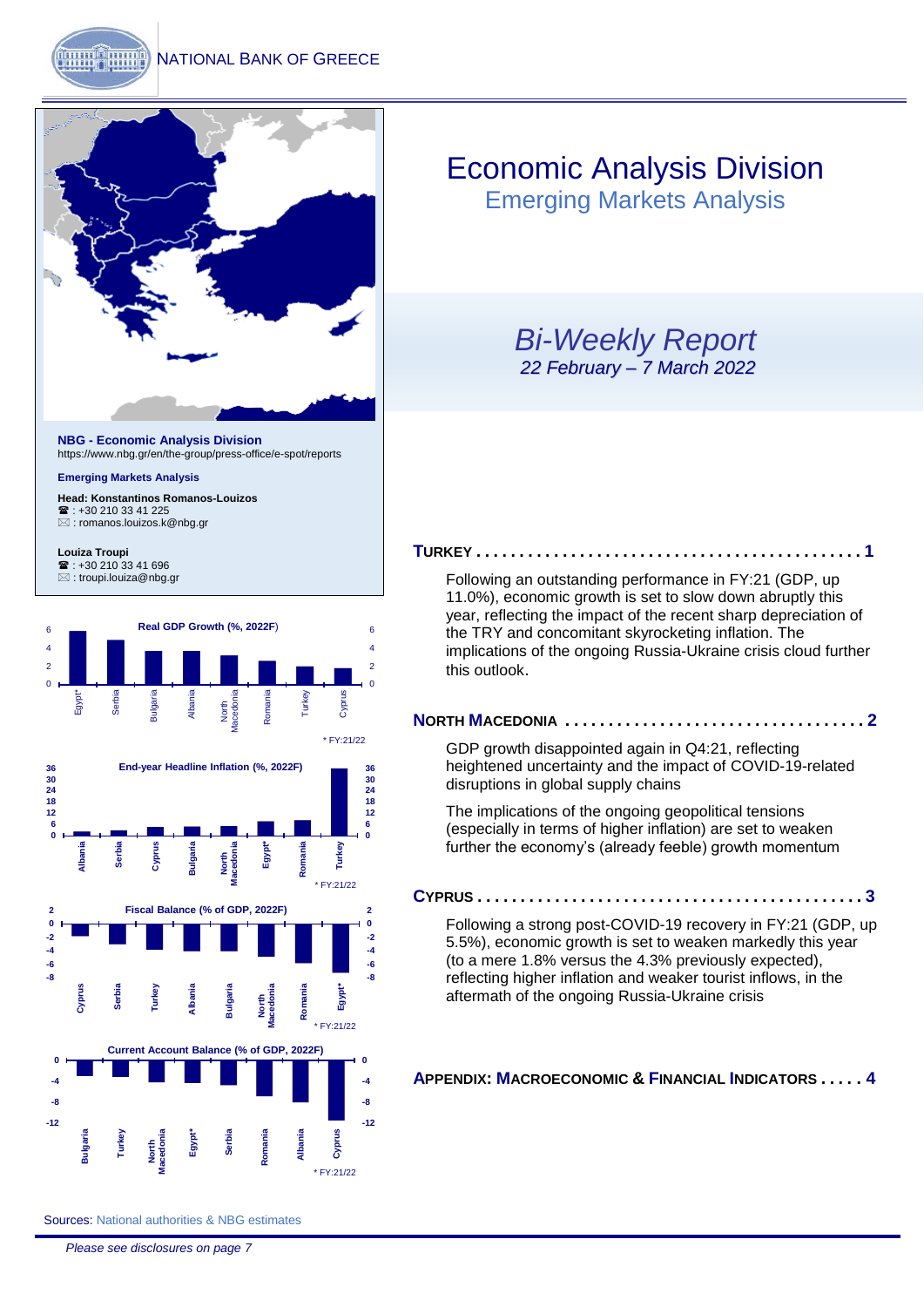

<span id="page-1-0"></span>

**B+ / B2 / BB- (S&P/ Moody's / Fitch)**



| 1-m TRIBOR (%)          | 14.6   |        | 14.0    |  | 14.0         | 14.0    |
|-------------------------|--------|--------|---------|--|--------------|---------|
| <b>TRY/USD</b>          | 14.37  |        | 13.45   |  | 13.35        | 14.20   |
| Sov. Spread (2025, bps) | 696    |        | 620     |  | 560          | 450     |
|                         |        |        |         |  |              |         |
|                         | 7 Mar. |        | $1-W$ % |  | <b>YTD %</b> | $2-Y$ % |
| <b>ISE 100</b>          | 1,997  |        | 2.6     |  | 7.5          | 82.2    |
|                         |        |        |         |  |              |         |
|                         | 2019   | 2020   | 2021    |  | 2022F        | 2023F   |
| Real GDP Growth (%)     | 0.9    | 1.8    | 11.0    |  | 2.5          | 3.4     |
| Inflation (eop, %)      | 11.8   | 14.6   | 36.1    |  | 36.0         | 18.0    |
| Cur. Acct. Bal. (% GDP) | 0.7    | $-4.9$ | $-1.8$  |  | $-3.1$       | $-1.6$  |
| Fiscal Bal. (% GDP)     | $-2.9$ | $-3.4$ | $-2.7$  |  | $-3.8$       | $-3.0$  |
|                         |        |        |         |  |              |         |

Sources: Reuters, CBRT, BDDK, Turkstat & NBG estimates

**Following an outstanding performance in FY:21 (GDP, up 11.0%), economic growth is set to slow down abruptly this year, reflecting the impact of the recent sharp depreciation of the TRY and concomitant skyrocketing inflation. The implications of the ongoing Russia-Ukraine crisis cloud further this outlook**. Recall that in an (unexpected) streak of rate cuts in late-2021, the CBRT shaved a whopping 500 bps off its key rate, driving it down to 14.0%. Reflecting market concerns over the consistency of its policies, given Turkey's vulnerabilities, as suggested by stubbornly high inflation and a weak external position (with sizeable external debt repayments falling due in the short-term and the net FX reserve position having long turned negative), the turnaround in the CBRT's stance triggered a massive selloff in Turkish assets, with the TRY losing 44% of its value against the USD in 2021, on top of a c. 50% depreciation in 2017-19. With the CBRT remaining on hold since end-2021, and following a series of state interventions, including the launch of a scheme protecting TRY deposits against FX risk and the mandatory sale of 25% of exporters' FX revenue, pressures on the TRY appear to have eased lately.

Against this backdrop, we had been expecting GDP growth to slow down abruptly in FY:22, as the impact of the weaker TRY, high inflation and poor sentiment would prevail on that of easing policies. Now, with the implications of the ongoing Russia-Ukraine crisis looming over the already beleaguered economy, the outlook appears much bleaker.

Regarding growth drivers, private consumption should continue to expand in FY:22, but at a drastically slower pace than that observed in FY:21, as skyrocketing inflation is set to seriously bite into disposable income, despite state's income support measures, including a massive 50% hike in the minimum wage. Indeed, headline inflation is set to hover around 60.0% during most part of the year, before easing to 36.0% at end-2022. Worryingly, with global commodity (especially energy) prices on the rise, due to geopolitical tensions, the inflation shock could turn out to be stronger and more protracted than assumed.

Similarly, despite the high capacity utilisation in the manufacturing sector and strong corporate lending growth, we expect fixed investment to expand sluggishly this year, as corporate balance sheets have come under a huge stress, due to the impact of the weaker TRY (note that the non-financial sector's open FX position stands at c. 30% of GDP).

Reflecting weakening domestic demand, on the one hand, and strong price competitiveness gains, on the other hand, net exports should continue to sustain overall growth in FY:22, despite the adverse impact of the Russia-Ukraine crisis on external demand. Note that, although linkages between Turkey and these countries are relatively small in terms of direct exports of goods (with Russia and Ukraine absorbing 2.6% and 1.3%, respectively, of Turkey's exports), they are much more significant when considering services (with arrivals from Russia and Ukraine accounting for 19.0% and 8.3%, respectively, of total tourist arrivals).

In this environment, we expect the authorities to continue with an expansionary fiscal policy in FY:22 (widening the budget deficit to 3.8% of GDP from 2.7% in FY:21), given the still significant space available (gross public debt currently stands at c. 42% of GDP).

All said, we see GDP growth easing to a mere 2.5% in FY:22 from 11.0% in FY:21. Our forecast could be revised lower, should: i) the implications of the ongoing geopolitical tensions turn out to be more severe than assumed in our baseline scenario (e.g. involving physical disruptions to energy supply), and/or ii) inconsistent domestic policies drive another market overreaction. Worryingly, the latter cannot be completely ruled out, in view of President Erdogan's determination to lower interest rates ahead of the 2023 general elections, in which he is set to face a tough fight, as suggested by his all-time low popularity.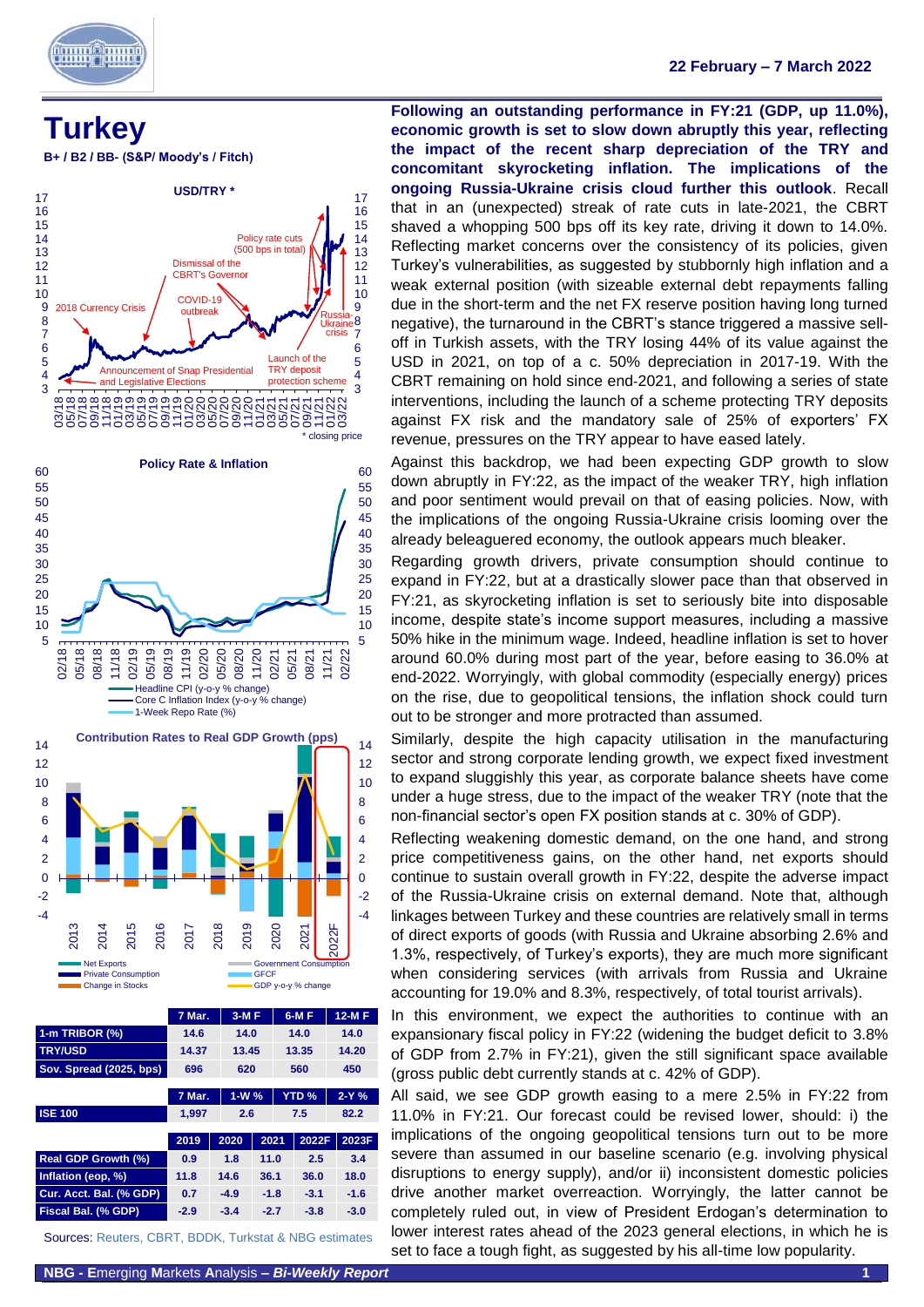

### **22 February – 7 March 2022**

## <span id="page-2-0"></span>**North Macedonia**





| <b>MKD/EUR</b>             | 61.3   | 61.6   |        | 61.6             | 61.6    |  |
|----------------------------|--------|--------|--------|------------------|---------|--|
| Sov. Spread (2025. bps)    | 424    | 360    |        | 300              | 200     |  |
|                            |        |        |        |                  |         |  |
|                            | 7 Mar. | $1-W%$ |        | YTD <sub>%</sub> | $2-Y$ % |  |
| <b>MBI 100</b>             | 5,820  | 0,0    |        | $-5,4$           | 17,2    |  |
|                            |        |        |        |                  |         |  |
|                            |        |        |        |                  |         |  |
|                            | 2019   | 2020   | 2021   | 2022F            | 2023F   |  |
| <b>Real GDP Growth (%)</b> | 3.9    | $-6.1$ | 4.0    | 3.0              | 4.0     |  |
| Inflation (eop. %)         | 0.5    | 2.2    | 4.9    | 5.2              | 2.5     |  |
| Cur. Acct. Bal. (% GDP)    | $-3.3$ | $-3.4$ | $-3.5$ | $-4.2$           | $-3.0$  |  |
| Fiscal Bal. (% GDP)        | $-2.0$ | $-8.2$ | $-5.4$ | $-5.4$           | $-4.0$  |  |

Sources: Reuters, Statistical Service, NBRNM, Ministry of Finance & NBG estimates

**GDP growth disappointed again in Q4:21, reflecting heightened uncertainty and the impact of COVID-19-related disruptions in global supply chains**. With the bulk of positive base effects from the reopening of the economy having dissipated, GDP growth remained subdued at 2.3% y-o-y in Q4:21 against 3.0% in Q3:21, suggesting a weak underlying growth momentum. In our view, the latter was attributed to: i) elevated uncertainty, on the back of successive COVID-19 waves (note that the country has recorded one the highest mortality rates globally) and a short-lived political crisis; and ii) the impact of disruptions in global supply chains, especially on the automotive sector, which accounts for 40% of the country's exports. Overall, GDP growth reached 4.0% in FY:21, leaving the economy still short of its pre-crisis levels.

-9 **The implications of the ongoing geopolitical tensions (especially in terms of higher inflation) are set to weaken further the economy's (already feeble) growth momentum.** The jump in global commodity (especially energy) prices, in the aftermath of the ongoing geopolitical tensions, is set to push (the already elevated) inflation even higher this year (to an average of 7.1% from 3.2% in FY:21), shaving a serious chunk off households' (real) disposable income. On a positive note, the latter should benefit from stronger nominal overall wage growth, following the sharp hike in the minimum wage (up 18.5% in March). Note that high savings also provide households some buffer against the inflation shock. Overall, reflecting the impact of higher inflation, as well as that of poor sentiment, private consumption should slow down in FY:22, remaining, however, the key growth.

Partly compensating for the slowdown in private consumption, fixed investment is set to pick-up steam this year, with the public sector giving a critical boost. Indeed, according to the recently launched (ambitious) Growth Acceleration Plan (GAP), public investment is set to rise gradually to 6.0% by FY:26 from 3.3% in FY:21.

Despite stronger external demand, thanks, *inter alia*, to cross border spillover effects from the EU Recovery & Resilience Facility, net exports are due to remain a large drag on overall growth in the period ahead, reflecting the large import content of investments and exports. Worryingly, the ongoing disruptions in the automotive industry will continue to cloud the outlook in the short-term. Note that direct trade linkages with Russia and Ukraine are minimal with combined exports to these countries accounting for just 1.0% of total exports.

-6 the one hand, fiscal consolidation is set to pause this year, so as to Importantly, policies should remain broadly accommodative in FY:22. On allow the budget to absorb part of the higher energy bill. On the other hand, monetary conditions would remain loose, ensuring uninterrupted credit flow to the economy. Indeed, in view of limited portfolio flows with the rest of the world and the strong FX reserve base, we expect the NBRNM to stay dovish for longer, despite the hawkish turn by several CEE central banks.

All said, we see GDP growth easing to 3.0% in FY:22. Our forecast could be revised lower, should the implications of the ongoing Russia-Ukraine crisis prove to be harsher than assumed. COVID-19 also poses a downside risk to the outlook, given the low domestic vaccination rate. Worryingly, although political noise has eased since the SDSM and its allies managed to survive the no-confidence vote placed by the VMRO-DPMNE at end-2021, it is unlikely to go completely away. In fact, tensions between the two blocs could escalate again, distracting the Government from policy making. On a positive note, the formation of a functioning Government in Bulgaria suggests increased chances for the dispute between the two countries to be settled, and, consequently, for the long-awaited EU accession talks with North Macedonia to be launched.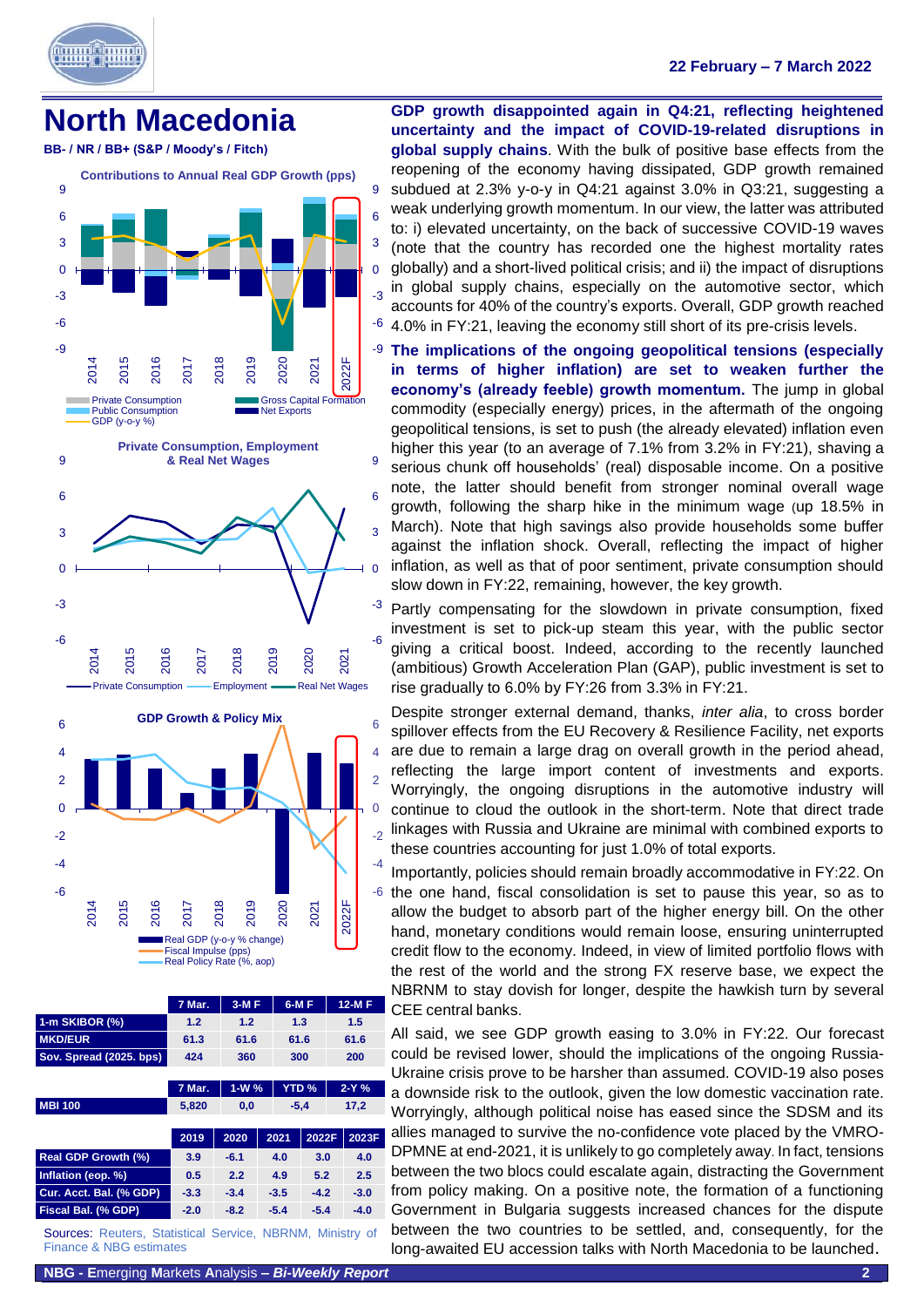

٦

# <span id="page-3-0"></span>**Cyprus**

**BBB- / Ba1 / BBB- (S&P / Moody's / Fitch)**







**Gross Fixed Capital Formation (% of GDP)**

|                         | 7 Mar.  | $3-MF$  | $6-MF$           | $12-MF$ |
|-------------------------|---------|---------|------------------|---------|
| 1-m EURIBOR (%)         | $-0.52$ | $-0.54$ | $-0.52$          | $-0.48$ |
| <b>EUR/USD</b>          | 1.09    | 1.11    | 1.12             | 1.14    |
| Sov. Spread (2025. bps) | 105     | 100     | 95               | 80      |
|                         |         |         |                  |         |
|                         | 7 Mar.  | $1-W$ % | YTD <sub>%</sub> | $2-Y%$  |

| <b>CSE Index</b>                                    | 66     | $-2.9$  |        | $-4.1$  | 5.8    |  |
|-----------------------------------------------------|--------|---------|--------|---------|--------|--|
|                                                     | 2019   | 2020    | 2021E  | 2022F   | 2023F  |  |
| <b>Real GDP Growth (%)</b>                          | 5.3    | $-5.0$  | 5.5    | 1.8     | 3.2    |  |
| Inflation (eop. %)                                  | 0.7    | $-1.1$  | 4.8    | 4.8     | 2.3    |  |
| Cur. Acct. Bal. (% GDP)                             | $-5.7$ | $-10.1$ | $-9.0$ | $-11.4$ | $-8.0$ |  |
| Fiscal Bal. (% GDP)                                 | 1.3    | $-5.6$  | $-1.8$ | $-1.8$  | $-1.2$ |  |
| <b>Sources: Reuters, Cystat &amp; NBG estimates</b> |        |         |        |         |        |  |

**Following a strong post-COVID-19 recovery in FY:21 (GDP, up 5.5%), economic growth is set to weaken markedly this year (to a mere 1.8% versus the 4.3% previously expected), reflecting higher inflation and weaker tourist inflows, in the aftermath of the ongoing Russia-Ukraine crisis.** GDP expanded by a still solid 0.9% qo-q s.a. in Q4:21, a pace slower, however, than the average 1.7% recorded in 9M:21, due, *inter alia*, to a resurgence in COVID-19 infections during the holiday season. At the current level, GDP exceeds by 1.5% that of pre-COVID times -- a performance comparing favourably not only with that of the euro area, but also with other Southern European countries dependent on tourism. On an annual basis, GDP expanded by 6.4% y-o-y in Q4:21, bringing FY:21 growth to 5.5% -- well above its long-term potential (of c. 2.5%) -- against a COVID-19-induced recession of 5.0% in FY:20.

Worryingly, the outlook for the economy this year appears to have sharply deteriorated, in the wake of the escalation of the Russia-Ukraine crisis. As a result, we revise downwards our FY:22 GDP growth forecast to a mere 1.8% from 4.3% previously.

The bulk of the adjustment is set to be borne by net exports, which would be affected by the abrupt drop in tourist arrivals from Russia, the largest source country, accounting for 26.8% of total tourists in FY:21. Indeed, in view of the EU-wide ban on Russian flights currently in place and with the country's economy set to fall in recession, reflecting the impact of the EU-US sanctions, the ruble depreciation and the sharp hike in domestic interest rates, tourist receipts from Russia are due to be minimal this year, if any. With Russia being also a key export market for business-related services, we expect activity in this sector to be affected to some extent. A much smaller -- still non-negligible -- impact should come from the plunge in tourist arrivals from Ukraine (accounting for 4.4% of Cyprus' tourist arrivals in FY:21).

20 other commodity prices observed in global markets and related risks, Private consumption is also set to be hit by the implications of the geopolitical tensions, but to a lesser extent than net exports, mainly reflecting the impact of even higher-than-initially-envisaged inflation on disposable income. Indeed, in light of the steep hike in energy and

15 in FY:22 from 3.8% previously, significantly higher than the FY:21 we revise upwards our domestic inflation forecast to 5.7% on average outcome of 2.4%. A deterioration in economic sentiment and negative

spill-overs from weaker activity in the tourism & related sector should also weigh on private consumption. On a positive note, the high savings level (with retail deposits having increased by 7.0 pps of GDP since end-2019, amounting to 110.3% of GDP at end-2021) should provide households some buffer against these shocks.

Importantly, despite weakening sentiment, investment growth is set to strengthen this year, bolstered by EU funding, providing a critical contribution to economic growth. Note that Cyprus is due to receive EUR 1.2bn under the EU Recovery and Resilience Facility in 2021-26, or 5.2% of the FY:19 GDP, which -- assuming there are evenly distributed -- could add c. 0.8 pps to GDP growth in FY:22. Importantly, the country's strong track record bodes well for fast and effective absorption of available EU funds.

Against this challenging backdrop, we expect fiscal consolidation to pause this year, with the unwinding of COVID-related support broadly compensating for the cost of the measures aimed at containing the impact of higher energy prices.

All said, our GDP forecast could be downwardly revised in the event the impact of the ongoing geopolitical tensions proves deeper than assumed in our baseline scenario.

**NBG - E**merging **M**arkets **A**nalysis **–** *Bi-Weekly Report* **3**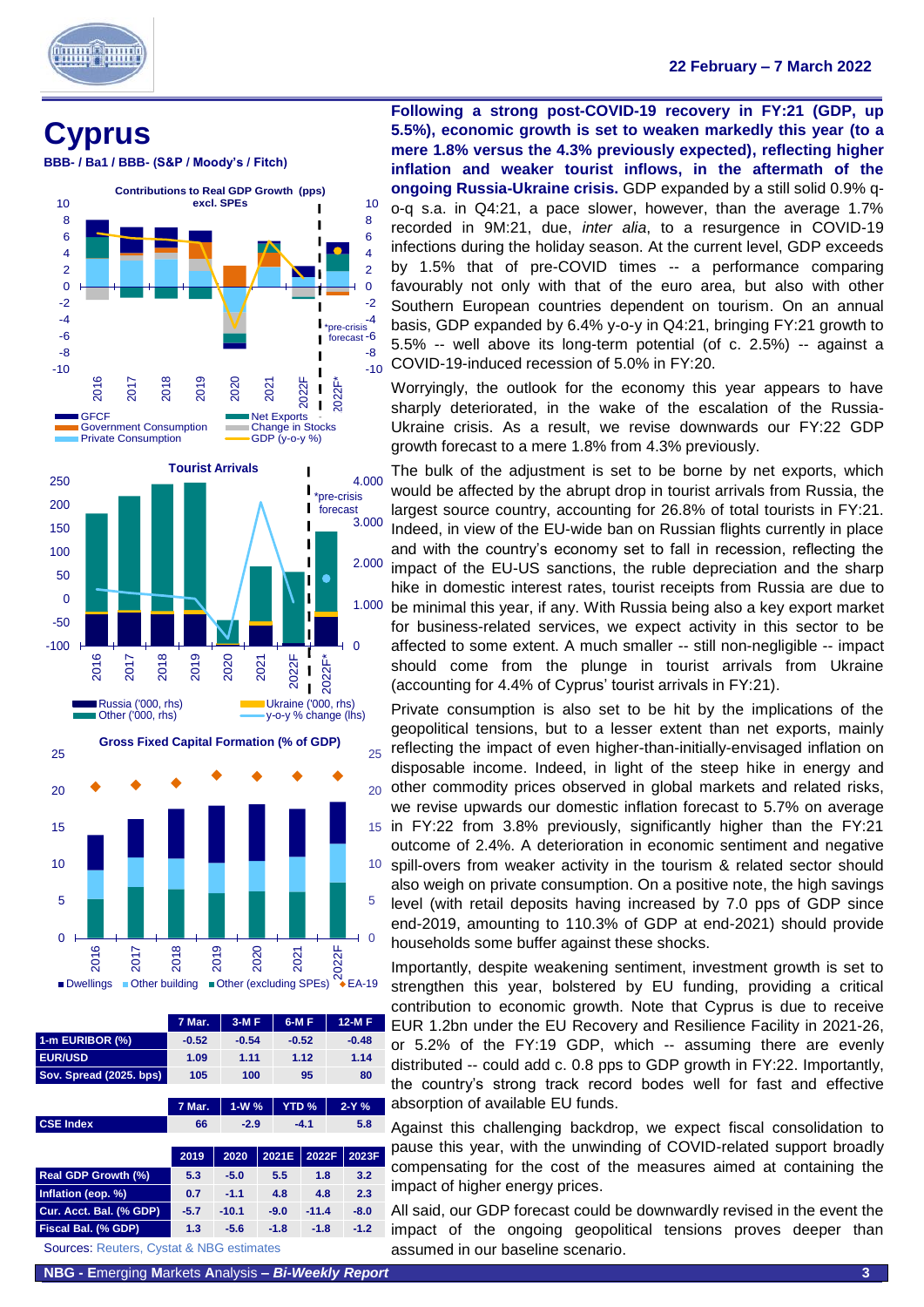

<span id="page-4-0"></span>

|                                               | <b>TURKEY</b>             |           |           |           |           |
|-----------------------------------------------|---------------------------|-----------|-----------|-----------|-----------|
|                                               | 2019                      | 2020      | 2021      | 2022f     | 2023f     |
|                                               | <b>Real Sector</b>        |           |           |           |           |
| Nominal GDP (USD million)                     | 760,669                   | 718,977   | 811,282   | 808,031   | 988,765   |
| GDP per capita (EUR)                          | 8,170                     | 7,458     | 8,053     | 8,199     | 9,776     |
| GDP growth (real, %)                          | 0.9                       | 1.8       | 11.0      | 2.5       | 3.4       |
| Unemployment rate (%, aop)                    | 13.7                      | 13.2      | 12.1      | 11.9      | 11.4      |
|                                               | <b>Prices and Banking</b> |           |           |           |           |
| Inflation (%, eop)                            | 11.8                      | 14.6      | 36.1      | 36.0      | 18.0      |
| Inflation (%, aop)                            | 15.4                      | 12.3      | 19.3      | 56.1      | 17.1      |
| Loans to the Private Sector (% change, eop)   | 10.8                      | 34.8      | 37.0      |           |           |
| Customer Deposits (% change, eop)             | 23.5                      | 33.0      | 51.5      |           |           |
| Loans to the Private Sector (% of GDP)        | 61.4                      | 70.8      | 71.2      |           |           |
| Retail Loans (% of GDP)                       | 13.9                      | 16.8      | 15.2      |           |           |
| Corporate Loans (% of GDP)                    | 47.5                      | 54.1      | 56.0      |           |           |
| Customer Deposits (% of GDP)                  | 54.5                      | 62.1      | 69.0      |           |           |
| Loans to Private Sector (% of Cust. Deposits) | 112.6                     | 114.1     | 103.2     |           |           |
| Foreign Currency Loans (% of Total Loans)     | 38.3                      | 34.2      | 42.2      |           |           |
|                                               | <b>External Accounts</b>  |           |           |           |           |
| Merchandise exports (USD million)             | 182,200                   | 168,387   | 224,766   | 242,014   | 255,463   |
| Merchandise imports (USD million)             | 198,981                   | 206,250   | 253,927   | 278,782   | 284,244   |
| Trade balance (USD million)                   | $-16,781$                 | $-37.863$ | $-29,161$ | $-36,768$ | $-28,781$ |
| Trade balance (% of GDP)                      | $-2.2$                    | $-5.3$    | $-3.6$    | $-4.6$    | $-2.9$    |
| Current account balance (USD million)         | 5,303                     | $-35,537$ | $-14,882$ | $-24,667$ | $-15,342$ |
| Current account balance (% of GDP)            | 0.7                       | $-4.9$    | $-1.8$    | $-3.1$    | $-1.6$    |
| Net FDI (USD million)                         | 6,628                     | 4,592     | 7,697     | 7,312     | 9,140     |
| Net FDI (% of GDP)                            | 0.9                       | 0.6       | 0.9       | 0.9       | 0.9       |
| International reserves (USD million)          | 105,696                   | 93,277    | 111,181   | 110,000   | 130,000   |
| International reserves (Months <sup>a</sup> ) | 5.6                       | 4.9       | 4.7       | 4.3       | 4.9       |
|                                               | <b>Public Finance</b>     |           |           |           |           |
| Primary balance (% of GDP)                    | $-0.6$                    | $-0.8$    | $-0.2$    | $-1.1$    | $-0.3$    |
| Fiscal balance (% of GDP)                     | $-2.9$                    | $-3.4$    | $-2.8$    | $-3.8$    | $-3.0$    |
| Gross public debt (% of GDP)                  | 32.6                      | 39.7      | 41.5      | 39.5      | 38.5      |
|                                               | <b>External Debt</b>      |           |           |           |           |
| Gross external debt (USD million)             | 416,413                   | 433,042   | 455,000   | 465,000   | 490,000   |
| Gross external debt (% of GDP)                | 54.7                      | 60.2      | 56.1      | 57.5      | 49.6      |
| External debt service (USD million)           | 85,286                    | 70,921    | 74,311    | 80,000    | 85,000    |
| External debt service (% of reserves)         | 80.4                      | 76.0      | 66.8      | 72.7      | 65.4      |
| External debt service (% of exports)          | 35.9                      | 37.5      | 27.6      | 26.4      | 26.6      |
|                                               | <b>Financial Markets</b>  |           |           |           |           |
| Policy rate (Effective funding rate, %, eop)  | 11.4                      | 17.0      | 14.0      | 14.0      | 13.0      |
| Policy rate (Effective funding rate, %, aop)  | 20.7                      | $10.5$    | 17.6      | 14.0      | 13.5      |
| 1-Y T-bill rate (%, eop)                      | 11.3                      | 15.1      | 22.2      | 20.0      | 15.0      |
| Exchange rate: USD (eop)                      | 5.95                      | 7.43      | 13.32     | 14.25     | 14.00     |
| Exchange rate: USD (aop)                      | 5.68                      | 7.02      | 8.89      | 14.28     | 14.13     |

f: NBG forecasts; a: months of imports of GNFS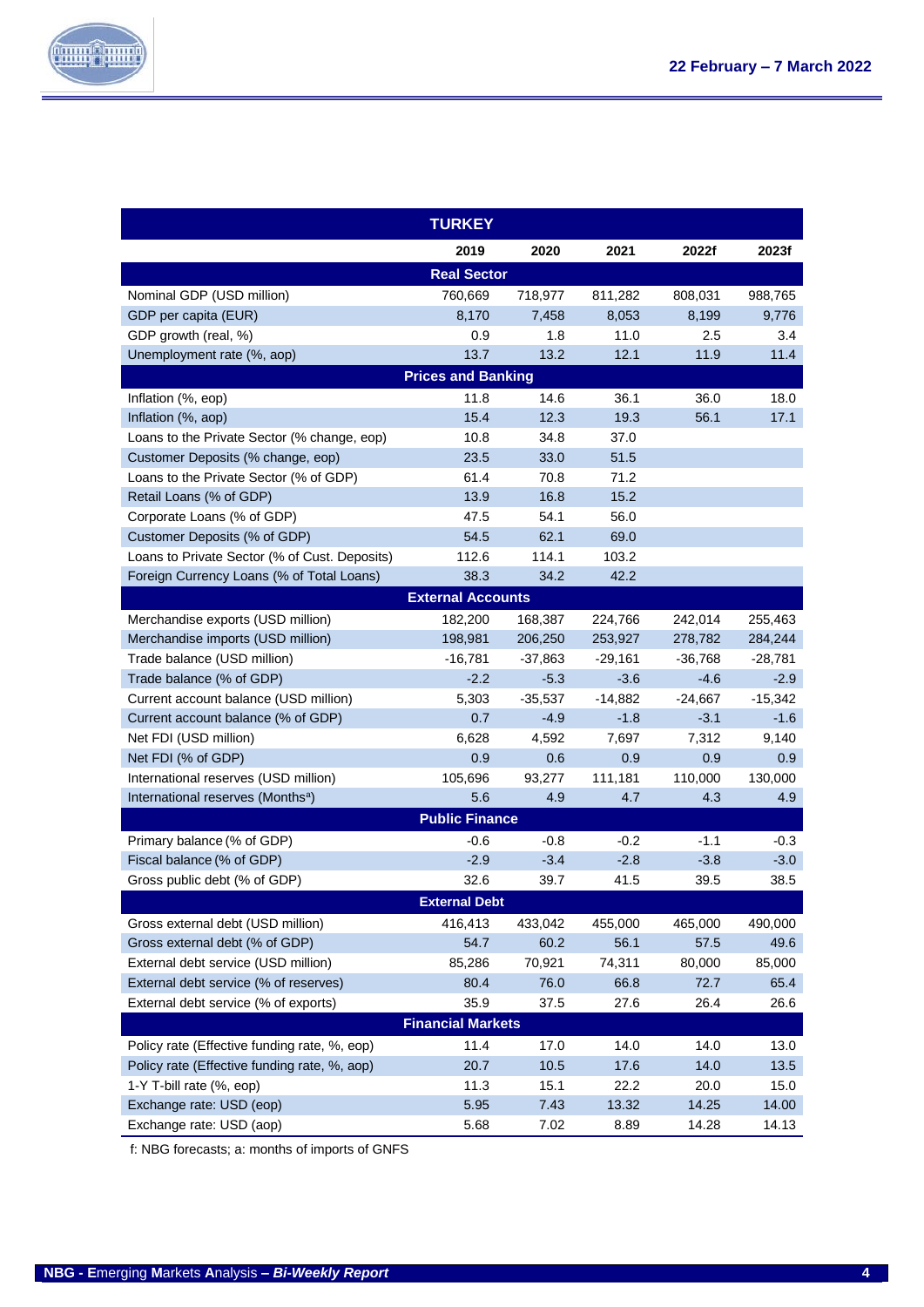

| <b>NORTH MACEDONIA</b>                        |                           |          |          |          |          |  |  |
|-----------------------------------------------|---------------------------|----------|----------|----------|----------|--|--|
|                                               | 2019                      | 2020e    | 2021     | 2022f    | 2023f    |  |  |
|                                               | <b>Real Sector</b>        |          |          |          |          |  |  |
| Nominal GDP (EUR million)                     | 11,274                    | 10,657   | 11,754   | 12,962   | 13,804   |  |  |
| GDP per capita (EUR)                          | 5,431                     | 5,134    | 5,662    | 6,244    | 6,649    |  |  |
| GDP growth (real, %)                          | 3.9                       | $-6.1$   | 4.0      | 3.0      | 4.0      |  |  |
| Unemployment rate (%, aop)                    | 17.3                      | 16.4     | 15.7     | 15.5     | 15.2     |  |  |
|                                               | <b>Prices and Banking</b> |          |          |          |          |  |  |
| Inflation (%, eop)                            | 0.5                       | $2.2\,$  | 4.9      | 5.2      | $2.5\,$  |  |  |
| Inflation (%, aop)                            | 0.8                       | 1.2      | 3.2      | 7.1      | 2.4      |  |  |
| Loans to the Private Sector (% change, eop)   | 6.1                       | 4.7      |          |          |          |  |  |
| Customer Deposits (% change, eop)             | 9.8                       | 6.2      |          |          |          |  |  |
| Loans to the Private Sector (% of GDP)        | 49.1                      | 53.2     |          |          |          |  |  |
| Retail Loans (% of GDP)                       | 25.0                      | 27.9     |          |          |          |  |  |
| Corporate Loans (% of GDP)                    | 24.1                      | 25.3     |          |          |          |  |  |
| Customer Deposits (% of GDP)                  | 55.8                      | 61.3     |          |          |          |  |  |
| Loans to Private Sector (% of Deposits)       | 88.1                      | 86.8     |          |          |          |  |  |
| Foreign Currency Loans (% of Total Loans)     | 41.5                      | 41.6     |          |          |          |  |  |
|                                               | <b>External Accounts</b>  |          |          |          |          |  |  |
| Merchandise exports (EUR million)             | 5,347                     | 4,817    | 5,996    | 6,397    | 6,790    |  |  |
| Merchandise imports (EUR million)             | 7,296                     | 6,622    | 8,371    | 9,122    | 9,495    |  |  |
| Trade balance (EUR million)                   | $-1,949$                  | $-1,805$ | $-2,375$ | -2,726   | $-2,705$ |  |  |
| Trade balance (% of GDP)                      | $-17.3$                   | $-16.9$  | $-20.2$  | $-21.0$  | $-19.6$  |  |  |
| Current account balance (EUR million)         | $-0,368$                  | $-0,366$ | $-0,416$ | $-0,545$ | $-0,408$ |  |  |
| Current account balance (% of GDP)            | $-3.3$                    | $-3.4$   | $-3.5$   | $-4.2$   | $-3.0$   |  |  |
| Net FDI (EUR million)                         | 0,363                     | 0,155    | 0,435    | 0,435    | 0,479    |  |  |
| Net FDI (% of GDP)                            | 3.2                       | 1.5      | 3.7      | 3.4      | 3.5      |  |  |
| International reserves (EUR million)          | 3,263                     | 3,360    | 3,665    | 3,715    | 3,890    |  |  |
| International reserves (Months <sup>a</sup> ) | 4.6                       | 5.3      | 4.6      | 4.3      | 4.4      |  |  |
|                                               | <b>Public Finance</b>     |          |          |          |          |  |  |
| Primary balance (% of GDP)                    | $-0.8$                    | -7.0     | $-4.1$   | $-4.1$   | -2.7     |  |  |
| Fiscal balance (% of GDP)                     | $-2.0$                    | $-8.2$   | $-5.4$   | $-5.4$   | $-4.0$   |  |  |
| Gross public debt <sup>b</sup> (% of GDP)     | 48.8                      | 60.5     | 61.7     | 63.4     | 64.0     |  |  |
|                                               | <b>External Debt</b>      |          |          |          |          |  |  |
| Gross external debt (EUR million)             | 8,154                     | 8,630    | 9,873    | 10,629   | 10,767   |  |  |
| Gross external debt (% of GDP)                | 72.3                      | 81.0     | 84.0     | 82.0     | 78.0     |  |  |
| External debt service (EUR million)           | 2,468                     | 3,300    | 3,550    | 3,000    | 3,500    |  |  |
| External debt service (% of reserves)         | 75.6                      | 98.2     | 96.9     | 80.8     | 90.0     |  |  |
| External debt service (% of exports)          | 35.4                      | 52.7     | 45.9     | 36.4     | 41.9     |  |  |
|                                               | <b>Financial Markets</b>  |          |          |          |          |  |  |
| 28-d CB bill rate (%, eop)                    | 2.3                       | 1.5      | 1.3      | 1.5      | 2.0      |  |  |
| 28-d CB bill rate (%, aop)                    | 2.3                       | 1.6      | $1.3$    | 1.4      | 1.8      |  |  |
| 1-Y T-bill rate $\circ$ (%, eop)              | 0.6                       | 0.4      | 0.5      | 0.7      | 1.0      |  |  |
| Exchange rate: EUR (eop)                      | 61.4                      | 61.6     | 61.6     | 61.6     | 61.6     |  |  |
| Exchange rate: EUR (aop)                      | 61.4                      | 61.5     | 61.6     | 61.6     | 61.6     |  |  |

f: NBG forecasts; a: months of imports of GNFS; b: incl. guaranteed debt; c: primary market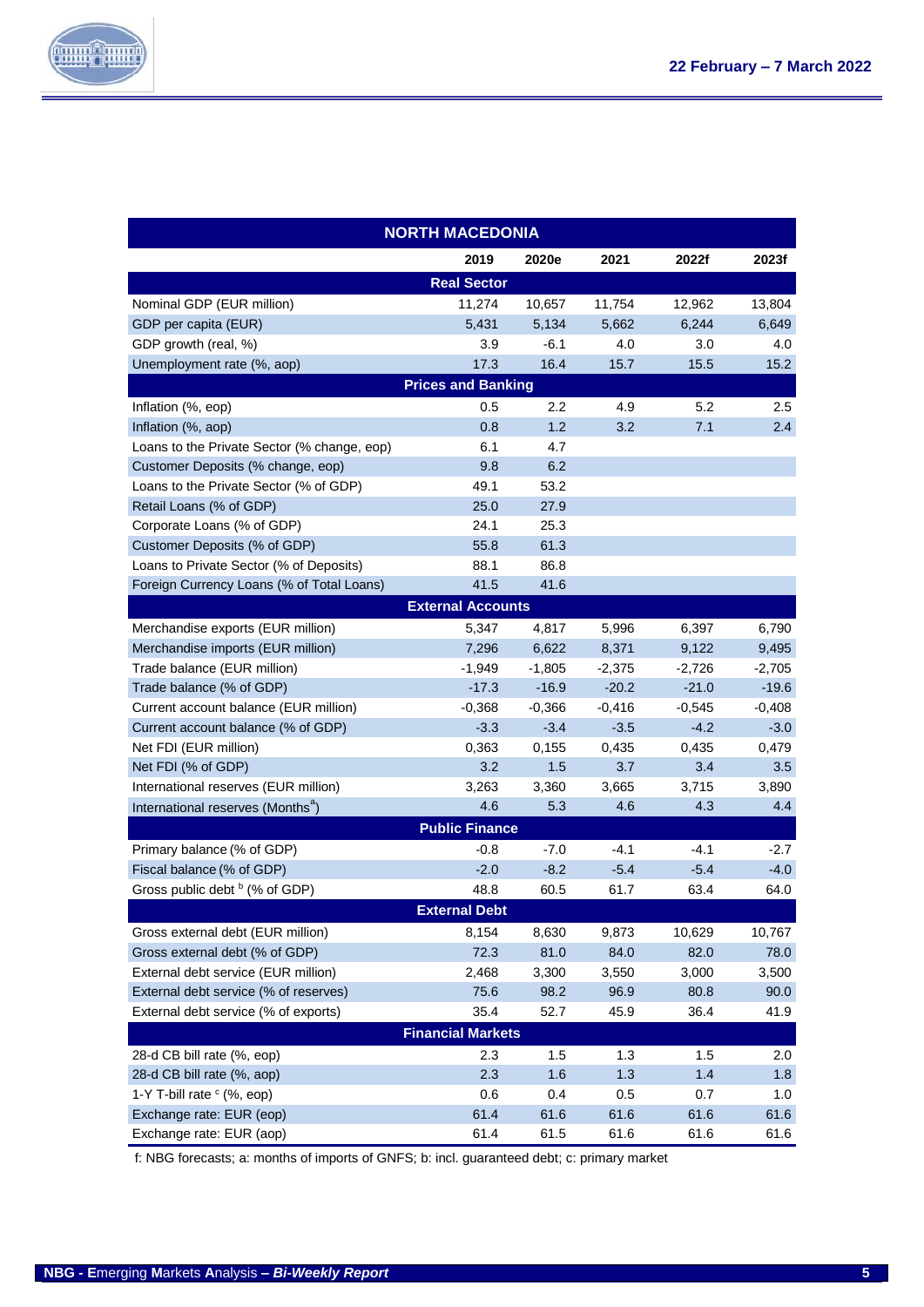

|                                               | <b>CYPRUS</b>                                                                                                                                                                                                                                                                                                                                                                                |                      |          |          |          |
|-----------------------------------------------|----------------------------------------------------------------------------------------------------------------------------------------------------------------------------------------------------------------------------------------------------------------------------------------------------------------------------------------------------------------------------------------------|----------------------|----------|----------|----------|
|                                               | 2019                                                                                                                                                                                                                                                                                                                                                                                         | 2020                 | 2021e    | 2022f    | 2023f    |
|                                               | <b>Real Sector</b>                                                                                                                                                                                                                                                                                                                                                                           |                      |          |          |          |
| Nominal GDP (EUR million)                     | 23,010                                                                                                                                                                                                                                                                                                                                                                                       | 21,618               | 23,353   | 25,139   | 26,627   |
| GDP per capita (EUR)                          | 26.267                                                                                                                                                                                                                                                                                                                                                                                       | 24.399               | 26.063   | 27.747   | 29.037   |
| GDP growth (real, %)                          | 5.3                                                                                                                                                                                                                                                                                                                                                                                          | $-5.0$               | 5.5      | 1.8      | 3.2      |
| Unemployment rate (%, aop)                    | 7.1                                                                                                                                                                                                                                                                                                                                                                                          | 7.6                  | 7.5      | 7.7      | 6.9      |
|                                               | <b>Prices and Banking</b>                                                                                                                                                                                                                                                                                                                                                                    |                      |          |          |          |
| Inflation (%, eop)                            | 0.7                                                                                                                                                                                                                                                                                                                                                                                          | $-1.1$               | 4.8      | 4.8      | 2.3      |
| Inflation (%, aop)                            | 0.3                                                                                                                                                                                                                                                                                                                                                                                          | $-0.6$               | 2.4      | 5.7      | 2.6      |
| Loans to the Private Sector (% change, eop)   | $-7.4$                                                                                                                                                                                                                                                                                                                                                                                       | $-5.6$               | $-5.0$   |          |          |
| Customer Deposits (% change, eop)             | 0.0                                                                                                                                                                                                                                                                                                                                                                                          | $-0.6$               | 5.4      |          |          |
| Loans to the Private Sector (% of GDP)        | 133.1                                                                                                                                                                                                                                                                                                                                                                                        | 133.7                | 117.6    |          |          |
| Retail Loans (% of GDP)                       | 61.3                                                                                                                                                                                                                                                                                                                                                                                         | 61.9                 | 52.3     |          |          |
| Corporate Loans (% of GDP)                    | 71.7                                                                                                                                                                                                                                                                                                                                                                                         | 71.7                 | 65.3     |          |          |
| Customer Deposits (% of GDP)                  | 180.0                                                                                                                                                                                                                                                                                                                                                                                        | 190.4                | 185.9    |          |          |
| Loans to Private Sector (% of Deposits)       | 73.9                                                                                                                                                                                                                                                                                                                                                                                         | 70.2                 | 63.3     |          |          |
| Foreign Currency Loans (% of Total Loans)     | $\frac{1}{2} \frac{1}{2} \frac{1}{2} \frac{1}{2} \frac{1}{2} \frac{1}{2} \frac{1}{2} \frac{1}{2} \frac{1}{2} \frac{1}{2} \frac{1}{2} \frac{1}{2} \frac{1}{2} \frac{1}{2} \frac{1}{2} \frac{1}{2} \frac{1}{2} \frac{1}{2} \frac{1}{2} \frac{1}{2} \frac{1}{2} \frac{1}{2} \frac{1}{2} \frac{1}{2} \frac{1}{2} \frac{1}{2} \frac{1}{2} \frac{1}{2} \frac{1}{2} \frac{1}{2} \frac{1}{2} \frac{$ | $  -$                | .        |          |          |
|                                               | <b>External Accounts</b>                                                                                                                                                                                                                                                                                                                                                                     |                      |          |          |          |
| Merchandise exports (EUR million)             | 3,080                                                                                                                                                                                                                                                                                                                                                                                        | 2,967                | 2,886    | 3,180    | 3,182    |
| Merchandise imports (EUR million)             | 7,711                                                                                                                                                                                                                                                                                                                                                                                        | 7,118                | 7,900    | 8,503    | 8,408    |
| Trade balance (EUR million)                   | $-4,631$                                                                                                                                                                                                                                                                                                                                                                                     | $-4,151$             | $-5,014$ | $-5,323$ | $-5,225$ |
| Trade balance (% of GDP)                      | $-20.1$                                                                                                                                                                                                                                                                                                                                                                                      | $-19.2$              | $-21.5$  | $-21.2$  | $-19.6$  |
| Current account balance (EUR million)         | $-1,308$                                                                                                                                                                                                                                                                                                                                                                                     | $-2,177$             | $-2,104$ | $-2,868$ | $-2,131$ |
| Current account balance (% of GDP)            | $-5.7$                                                                                                                                                                                                                                                                                                                                                                                       | $-10.1$              | $-9.0$   | $-11.4$  | $-8.0$   |
| Net FDI (EUR million)                         | $-0,082$                                                                                                                                                                                                                                                                                                                                                                                     | 3,864                | 4,637    | 6,028    | 7,685    |
| Net FDI (% of GDP)                            | $-0.4$                                                                                                                                                                                                                                                                                                                                                                                       | 17.9                 | 19.9     | 24.0     | 28.9     |
| International reserves (EUR million)          | - - -                                                                                                                                                                                                                                                                                                                                                                                        | $- - -$              | $- - -$  | - - -    |          |
| International reserves (Months <sup>a</sup> ) | - - -                                                                                                                                                                                                                                                                                                                                                                                        | $\sim$ $\sim$ $\sim$ | - - -    | - - -    | $- - -$  |
|                                               | <b>Public Finance</b>                                                                                                                                                                                                                                                                                                                                                                        |                      |          |          |          |
| Primary balance <sup>b</sup> (% of GDP)       | 3.5                                                                                                                                                                                                                                                                                                                                                                                          | $-3.5$               | 0.1      | 0.1      | 0.7      |
| Fiscal balance $b$ (% of GDP)                 | 1.3                                                                                                                                                                                                                                                                                                                                                                                          | $-5.6$               | $-1.8$   | $-1.8$   | $-1.2$   |
| Gross public debt (% of GDP)                  | 91.1                                                                                                                                                                                                                                                                                                                                                                                         | 115.0                | 103.9    | 97.5     | 96.1     |
|                                               | <b>External Debt</b>                                                                                                                                                                                                                                                                                                                                                                         |                      |          |          |          |
| Gross external debt (EUR million)             | 189,212                                                                                                                                                                                                                                                                                                                                                                                      | 189,307              | 190,000  | 188,500  | 186,500  |
| Gross external debt (% of GDP)                | 822.3                                                                                                                                                                                                                                                                                                                                                                                        | 875.7                | 813.6    | 749.8    | 700.4    |
| External debt service (EUR million)           | - - -                                                                                                                                                                                                                                                                                                                                                                                        | $- - -$              | - - -    | - - -    |          |
| External debt service (% of reserves)         | - - -                                                                                                                                                                                                                                                                                                                                                                                        | - - -                | - - -    | - - -    | - - -    |
| External debt service (% of exports)          | - - -                                                                                                                                                                                                                                                                                                                                                                                        | $- - -$              | - - -    | - - -    | - - -    |
|                                               | <b>Financial Markets</b>                                                                                                                                                                                                                                                                                                                                                                     |                      |          |          |          |
| Policy rate (ECB refinancing rate, %, eop)    | 0,0                                                                                                                                                                                                                                                                                                                                                                                          | 0,0                  | 0,0      | 0,0      | 0,0      |
| Policy rate (ECB refinancing rate, %, aop)    | 0,0                                                                                                                                                                                                                                                                                                                                                                                          | 0,0                  | 0,0      | 0,0      | 0,0      |
| 3-Y T-bill rate (%, eop)                      | $-0,1$                                                                                                                                                                                                                                                                                                                                                                                       | $-0,1$               | $-0,3$   | 0,5      | 0,9      |
| Exchange rate: USD (eop)                      | 1,121                                                                                                                                                                                                                                                                                                                                                                                        | 1,221                | 1,137    | 1,130    | 1,160    |
| Exchange rate: USD (aop)                      | 1,119                                                                                                                                                                                                                                                                                                                                                                                        | 1,142                | 1,183    | 1,120    | 1,145    |

f: NBG forecasts; a: months of imports of GNFS; b: cash basis